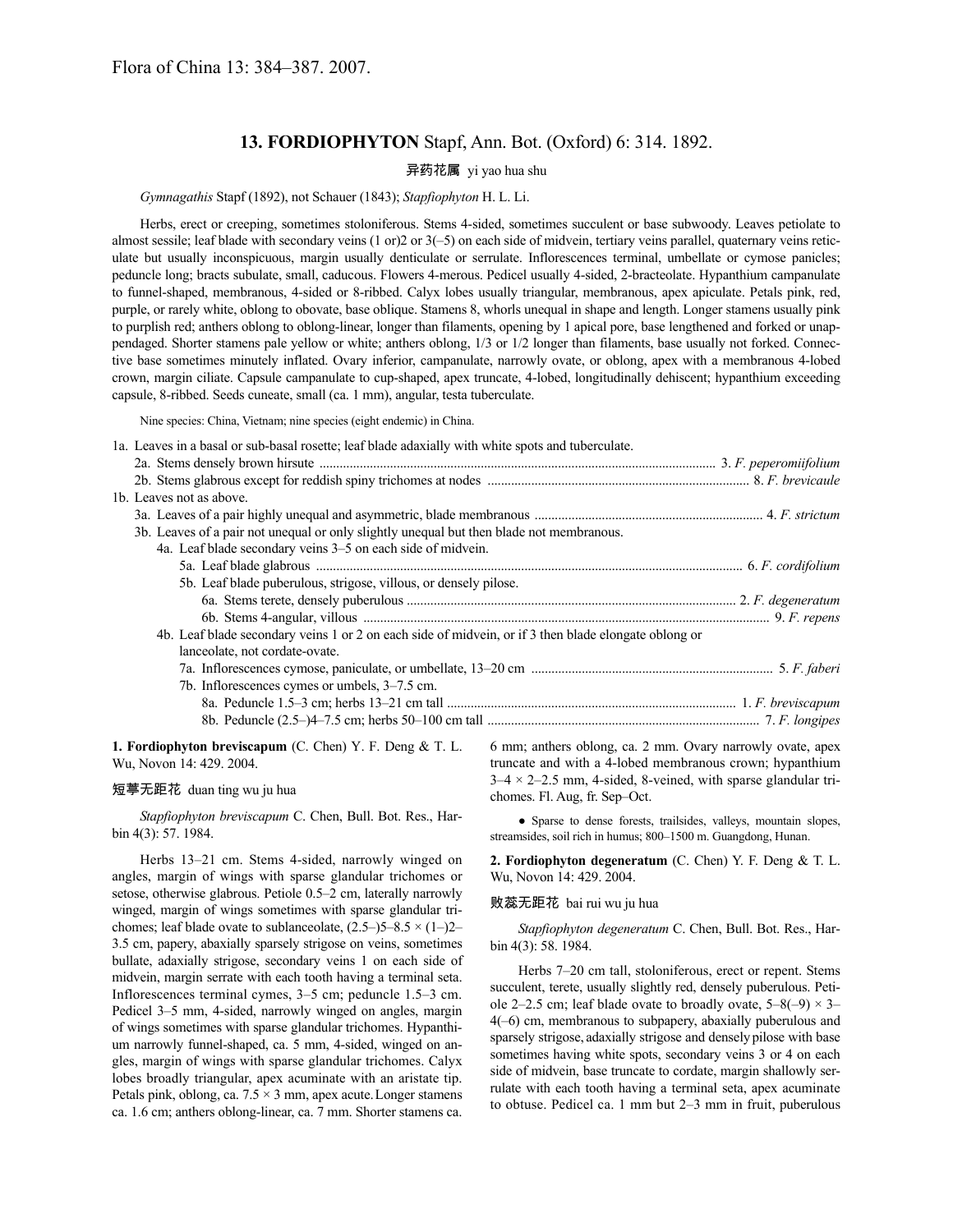and with sparse glandular trichomes. Calyx lobes broadly triangular, apex acute with a setose tip. Petals pink, red, or purplish red, obovate-elliptic to oblong,  $6-8 \times 2-3.5$  mm, slightly oblique, with sparse glandular trichomes, apex acute to long acute. Stamens 8, outer whorl fertile, inner whorl sterile. Fertile stamens ca. 1.3 cm; anthers lanceolate-oblong, ca. 6 mm. Sterile stamens filiform, 6–10 mm. Ovary ovoid, apex truncate and with a membranous 4-lobed crown, crown margin abruptly denticulate. Capsule broadly ovate, 4-sided, 4-lobed; hypanthium ca. 4  $\times$  4 mm, with glandular trichomes. Fl. Apr–May, fr. Jun.

● Sparse forests, valleys, damp and shaded places, streamsides, open places, rock crevices; 200–300 m. Guangdong, Guangxi.

**3.Fordiophyton peperomiifolium** (Oliver) Hansen, Bull. Mus. Natl. Hist. Nat., B, Adansonia 14: 425. 1993 ["1992"].

# 无距花 wu ju hua

*Sonerila peperomiifolia* Oliver, Icon. Pl. 19: t. 1814. 1889; *Gymnagathis peperomiifolia* (Oliver) Stapf; *Stapfiophyton peperomiifolium* (Oliver) H. L. Li.

Herbs, succulent. Root stock ca. 1 cm thick, with densely fibrous roots. Stems very short, densely brown hirsute. Leaves in a basal or sub-basal rosette of 3 or 4; petiole 4–14(–20) cm, densely hispid, with glandular trichomes, or rarely glabrescent; leaf blade ovate, ovate-elliptic, or broadly ovate,  $5.5-11 \times 3-7.5$ cm, papery to submembranous, abaxially usually purple and setose on veins, adaxially with white spots and tuberculate after shedding of dense trichomes, secondary veins 3 or 4 on each side of midvein, base subcordate, cordate, or rarely rounded, margin denticulate with each tooth having a terminal seta, apex broadly acute. Inflorescences compound cymes, hirsute on nodes otherwise glabrous; peduncle 14–35 cm. Pedicel to 1.2 cm but to 1.9 cm in fruit, with sparse glandular trichomes and puberulous. Calyx lobes triangular, ca.  $1.7 \times 0.8$  cm, oblique, apex acute to shortly acuminate with a setose tip. Longer stamens ca. 2.5 cm; anthers oblong-linear, ca. 1.2 cm. Shorter stamens ca. 1.2 cm; anthers oblong, ca. 4.5 mm. Ovary oblong, apex truncate and with a membranous ciliate crown. Capsule funnelshaped, 4-sided, 8-ribbed,  $\pm$  hispid, apex truncate. Fl. Mar– Apr, fr. Apr.

● Low hills, damp places, moist soil on stones. Guangdong.

# **4.Fordiophyton strictum** Diels, Bot.Jahrb.Syst.65:113. 1932.

# 劲枝异药花 jin zhi yi yao hua

*Fordiophyton longipetiolatum* S. Y. Hu; *F. polystegium* Handel-Mazzetti.

Herbs or sometimes shrublets, 0.6–2 m tall, muchbranched. Stems 4-sided, sulcate, glabrous, usually pilose or setose at nodes. Petiole 8(–25) mm or less, sometimes white small maculate, glabrous; leaves of a pair highly unequal and asymmetric, leaf blade broadly lanceolate,  $6.5-11.5(-15) \times 2-$ 4(–5) cm, oblique, membranous, both surfaces sparsely puberulous, abaxially sometimes white small maculate, secondary veins (1 or)2 on each side of midvein, base shallowly cordate to oblique, margin serrulate with each tooth having a terminal seta, apex acuminate. Inflorescences terminal cymes, ca. 8.5 cm, with glandular trichomes; bracts cordate, ca. 4 mm, membranous, caducous, glabrous. Pedicel short. Hypanthium ca. 4 mm, 8-ribbed, with white small macula, with sparse glandular trichomes or glabrescent. Calyx lobes triangularly broadly ovate, with sparse glandular trichomes or not, base auriculate, margin entire, apex with 1 glandular trichome at tip. Petals reddish or purple, oblong, ca. 1 cm, appressed sparsely strigose, apex oblique with 1 glandular trichome at tip. Longer stamens purplish red; filaments ca. 1 cm, glabrous; anthers linear, ca. 1.5 cm, curved, base lengthened and forming a forked spur ca. 3.5 cm. Shorter stamens yellow; filament ca. 7 mm; anthers oblong, ca. 4 mm, base spurred. Ovary inferior, 4-celled, apex with a membranous ciliate crown. Capsule campanulate, 6(–5) mm in diam., 4-lobed, membranous crown exserting calyx by ca. 2 mm; hypanthium glabrous or with sparse glandular trichomes. Fl. (Aug–)Sep, fr. Dec.

Dense forests, hillsides, valleys, damp and shaded places, grassy areas; 900–2200 m. Guangxi, Yunnan [Vietnam].

**5. Fordiophyton faberi** Stapf, Ann. Bot. (Oxford) 6: 314. 1892.

# 异药花 yi yao hua

*Blastus lyi* H. Léveillé; *Bredia cavaleriei* H. Léveillé & Vaniot (1906), not (H. Léveillé) Diels (1933); *B. mairei* H. Léveillé; *Fordiophyton cantonense* Stapf; *F. fordii* (Oliver) Krasser; *F. fordii* var. *pilosum* C. Chen; *F. fordii* var. *vernicinum* Handel-Mazzetti; *F. maculatum* C. Y. Wu ex Z. Wei & Y. B. Chang;*F. multiflorum*C.Chen;*Oxyspora cavaleriei* H. Léveillé; *Sonerila fordii* Oliver.

Herbs or shrublets, 30–150 cm tall. Stems 4-sided, narrowly winged on angles or lacking wings, with small white spots, glabrous. Petiole 1.5–7 cm, often white-maculate, glabrous or shortly setose; leaf blade broadly lanceolate, oblong, ovate, or rarely lanceolate,  $(5-)10-22 \times 2-8$  cm, membranous, abaxially glabrescent or minutely puberulous and with white spots, adaxially glabrous, appressed puberulous, sometimes sparsely strigose between veins, sparsely pilose, or sometimes with glandular trichomes and white spots, secondary veins 2 or 3 on each side of midvein, base subcordate to rarely subcuneate, margin inconspicuously serrulate with each tooth having a terminal seta, apex acuminate. Inflorescences terminal, cymose paniculate or umbellate,  $13-20 \times$  ca. 8 cm, to 50-flowered; peduncle 2–10(–15) cm, glabrous; bracts usually purplish red, imbricate at base of pedicel, broadly ovate to suborbicular, 1–  $1.8 \times 1.2 - 2$  cm, caducous. Pedicel 5–15 cm, 4-sided, with dense glandular trichomes or glabrous; bracteoles obovate to elliptic. Hypanthium funnel-shaped, 1–1.5 cm, 4-sided, 8-ribbed, with glandular trichomes, sometimes with white spots. Calyx lobes long triangular to ovate-triangular, 4.5–5 mm, with sparse glandular trichomes, margin glandular ciliate, apex obtuse. Petals pink to reddish purple, apex oblique with 1 glandular trichome at tip. Longer stamens with filament ca. 1.1 cm; anthers linear, ca. 1.5 cm, curved, base lengthened and forming a forked spur. Shorter stamens with filament ca. 7 mm; anthers oblong, ca. 3 mm, base obtuse. Ovary apex with membranous ciliate crown. Capsule campanulate, 6–10 mm, apex 4-lobed; hypanthium exceeding capsule, with glandular trichomes or glabrous. Fl. Jun–Oct, fr. Aug–Nov.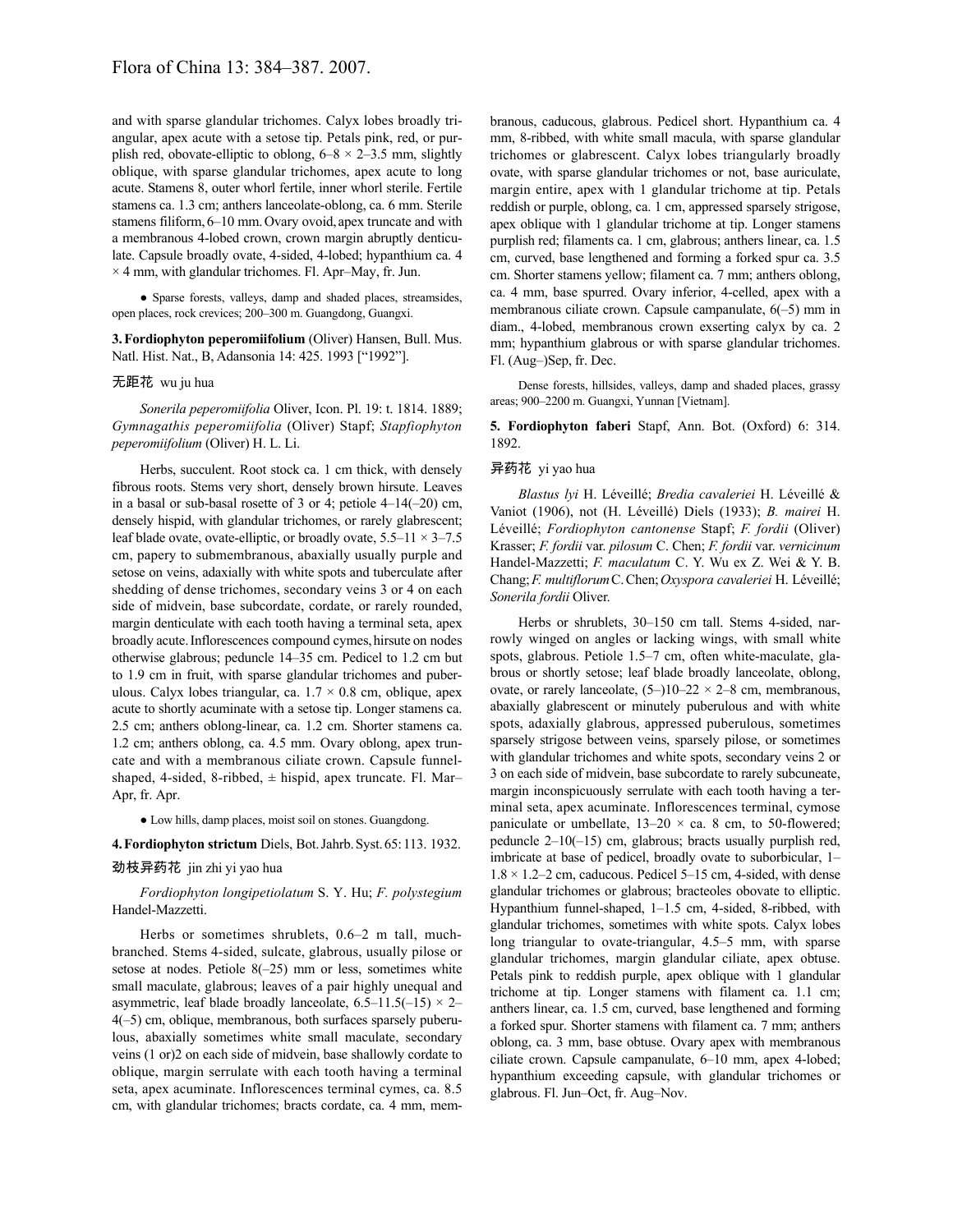● Sparse to dense forests, mountain slopes, valleys, hillsides, side of ravines, shaded damp places, streamsides, grassy areas, soil rich in humus; 500–1800 m. Fujian, Guangdong, Guangxi, Guizhou, Hunan, Jiangxi, Sichuan, Yunnan, Zhejiang.

**6. Fordiophyton cordifolium** C. Y. Wu ex C. Chen, Bull. Bot. Res., Harbin 4(3): 61. 1984.

### 心叶异药花 xin ye yi yao hua

Herbs to 70 cm tall. Stems 4-sided, narrowly winged on angles, glabrous. Petiole (3–)6–15 cm, both sides winged, apex  $\pm$  setose; leaf blade cordate to ovate-cordate, 5–13  $\times$  4–9.5 cm, papery to submembranous, often with small white spots, glabrous, secondary veins 4 or 5 on each side of midvein, base cordate, margin sparsely serrulate, apex broadly acuminate to acute. Inflorescences terminal, umbellate panicles, densely many-flowered; peduncle 10–17 cm, glabrous; bracts caducous. Pedicel 4 sided, 5–10 mm. Hypanthium funnel-shaped, ca. 8 mm, 4 sided, glabrous. Calyx lobes oblong to ovate,  $6-8 \times 3-4$  mm, apex obtuse to acute. Petals lavender, ovate, ca.  $11 \times 7$  mm, oblique, apex acute. Longer stamens ca. 2.1 cm; anthers linear, ca. 1 cm, base shortly spurred; connective decurrent, forming a spur. Shorter stamens ca. 1 cm; anthers ovate, ca. 4 mm. Ovary half inferior, obovate, apex with a membranous crown. Fl. Mar– Apr.

● Forests, valleys, damp places. Guangdong (Xinyi).

**7. Fordiophyton longipes** Y. C. Huang ex C. Chen, Fl. Yunnan. 2: 116. 1979.

# 长柄异药花 chang bing yi yao hua

Herbs 50–100 cm tall. Stems 4-sided, winged on angles, with small white spots, glabrous. Petiole 2.5–5.5 cm, white-spotted; leaf blade oblong-lanceolate to elliptic,  $13-21 \times 5-6.7$  cm, abaxially furfuraceous squamose, adaxially glabrous and often with white spots near base, secondary veins 2 on each side of midvein, base cuneate, margin ciliate and entire or sparsely serrulate, apex acuminate. Inflorescences terminal, umbellate, many-flowered; peduncle (2.5–)4–7.5 cm, winged; bracts broadly obovate, ca.  $1.6 \times 1$  cm, caducous, densely furfuraceous squamose. Pedicel ca. 5 mm but to 9 mm in fruit, glabrous. Hypanthium funnel-shaped, ca. 1.2 cm, 8-ribbed, glabrous. Calyx lobes triangular-ovate, ca. 4 mm, base subauriculate, apex obtuse.Petals white, elliptic (in bud), ca. 8 mm, oblique. Longer stamens (in bud) with filament ca. 5 mm; anthers linear, ca. 8 mm, base lengthened and forming a forked spur; connective minutely bulged. Shorter stamens ca. 5 mm; anthers oblong, ca. 2 mm. Ovary inferior, 4 lobed, apex with a membranous crown. Capsule campanulate, ca. 6 mm in diam., apex 4-lobed, crown exserted ca. 1.5 mm beyond calyx; hypanthium 8-ribbed, glabrous. Fl. May, fr. Jul.

● Dense forests, valleys, shaded damp places; 500–1200 m. Yunnan (Pingbian).

**8. Fordiophyton brevicaule** C. Chen, Acta Phytotax. Sin. 18: 62. 1980.

# 短茎异药花 duan jing yi yao hua

Herbs to 15 cm tall (including inflorescence), stoloniferous. Stems 2–3 cm, 4-sided, glabrous except for reddish spiny trichomes at nodes. Leaves in a basal or sub-basal rosette; petiole 1–3 cm, both sides sparsely spreading setose, abaxially  $\pm$ with glandular trichomes; leaf blade elliptic to ovate-elliptic,  $3.5-8 \times 2-5$  cm, papery to subpapery, abaxially sparsely setose on veins otherwise glabrous, adaxially glabrous and minutely tuberculate, secondary veins 3 on each side of midvein, base cordate, margin sparsely denticulate with each tooth having a terminal seta, apex acute. Inflorescences terminal, cymose paniculate, 9–11-flowered; peduncle 4.5–11 cm, glabrous; bracts 2, lanceolate, ca. 6 mm. Pedicel ca. 5 mm but to 1.3 cm in fruit, glabrous. Hypanthium narrowly funnel-shaped, 4–6 mm, 4 sided, glabrous. Calyx lobes lanceolate, ca.  $7 \times 2$  mm, apex acuminate. Petals purple, ovate, ca.  $9 \times 5$  mm, apex with 1 glandular trichome at tip. Longer stamens ca. 1.4 cm; anthers linear, ca. 8 mm, base an obtuse forked spur; connective minutely bulged. Shorter stamens ca. 6.2 mm; anthers ovate, ca. 1.2 mm.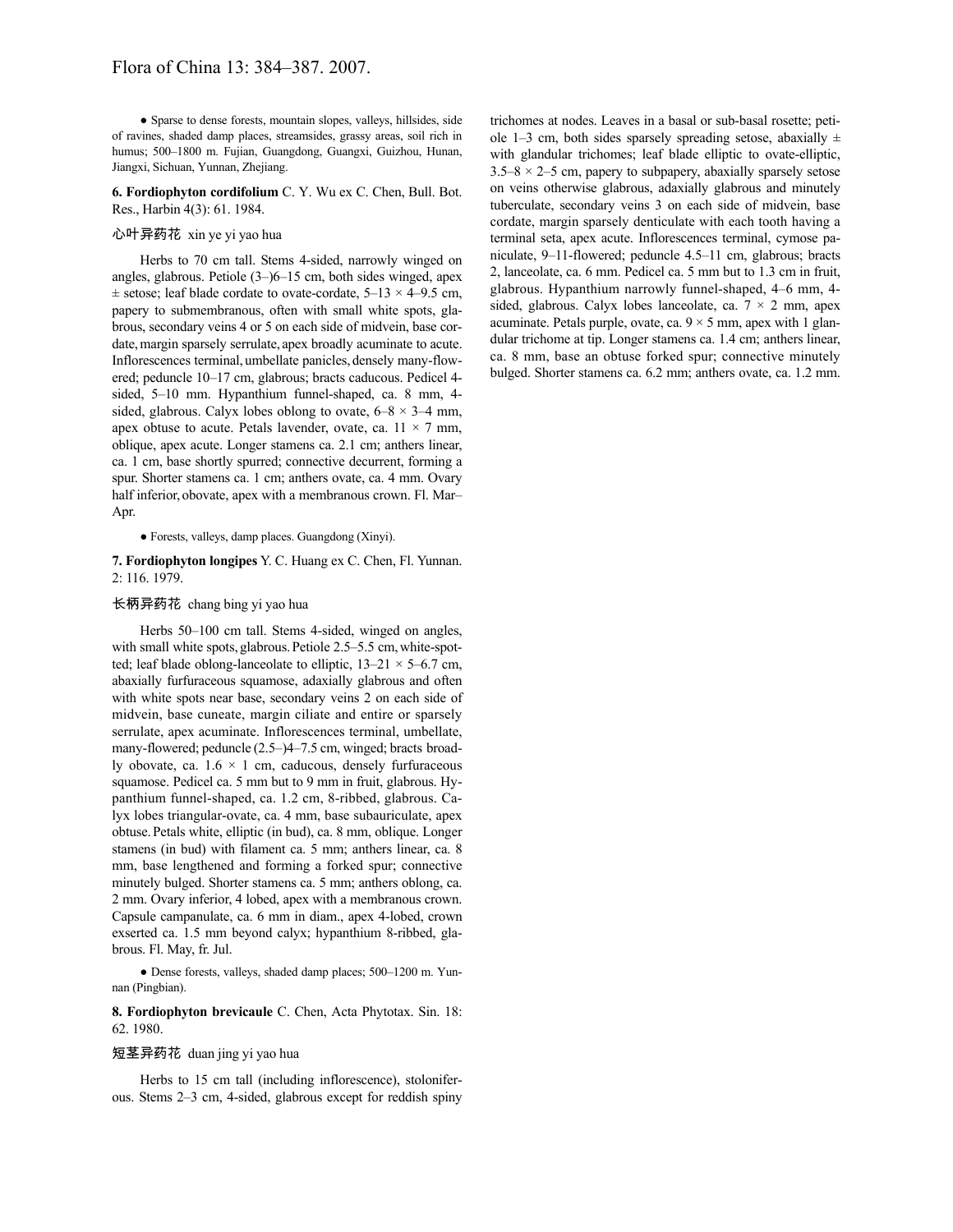Ovary half inferior, obovate, apex truncate and with a membranous crown. Capsule broadly campanulate to almost cupshaped, ca. 6 mm in diam.; hypanthium exceeding capsule, 4 sided. Fl. Jun.

● Near coast, below hills, grassy areas, shaded damp places; near sea level. Hong Kong.

**9. Fordiophyton repens** Y. C. Huang ex C. Chen, Fl. Yunnan. 2: 117. 1979.

#### 匍匐异药花 pu fu yi yao hua

Herbs 7–12 cm tall (including inflorescence). Stems creeping, repent, 4-angular, villous. Petiole (2–)4–11 cm, white maculate, densely villous; leaf blade orbicular to ovate-orbicular, 4–  $7.5 \times 4 - 6.5$  cm, papery, abaxially villous on veins otherwise furfuraceous squamose, adaxially furfuraceous squamose and sparsely strigose, secondary veins 3 or 4 on each side of midvein, base cordate, margin densely denticulate with each tooth having a terminal seta, apex shortly acute to retuse. Inflorescences terminal, umbellate, 3–6-flowered; peduncle 7–12 cm, glabrous or sparsely villous. Pedicel ca. 5 mm, glabrous. Hypanthium funnel-shaped, ca. 1.4 cm, 4-sided, glabrous. Calyx lobes long triangular-ovate, ca. 5 mm, margin entire, apex obtuse. Petals pink, obovate, ca. 1.7 cm, oblique. Longer stamens pink; filaments linear, ca. 1.4 cm, base lengthened forming a forked spur; connective base slightly bulging. Shorter stamens white or whitish yellow; filaments ca. 6 mm; anthers oblong, ca. 3 mm. Ovary obovate, apex with a membranous ciliate crown. Capsule campanulate, ca. 5 mm in diam., apex 4-lobed, crown slightly exserted from calyx or not; hypanthium exceeding capsule, 8-ribbed, glabrous. Fl. and fr. May–Jun.

● Dense forests, valleys, shaded damp places; 1000–1600. Yunnan (Pingbian).